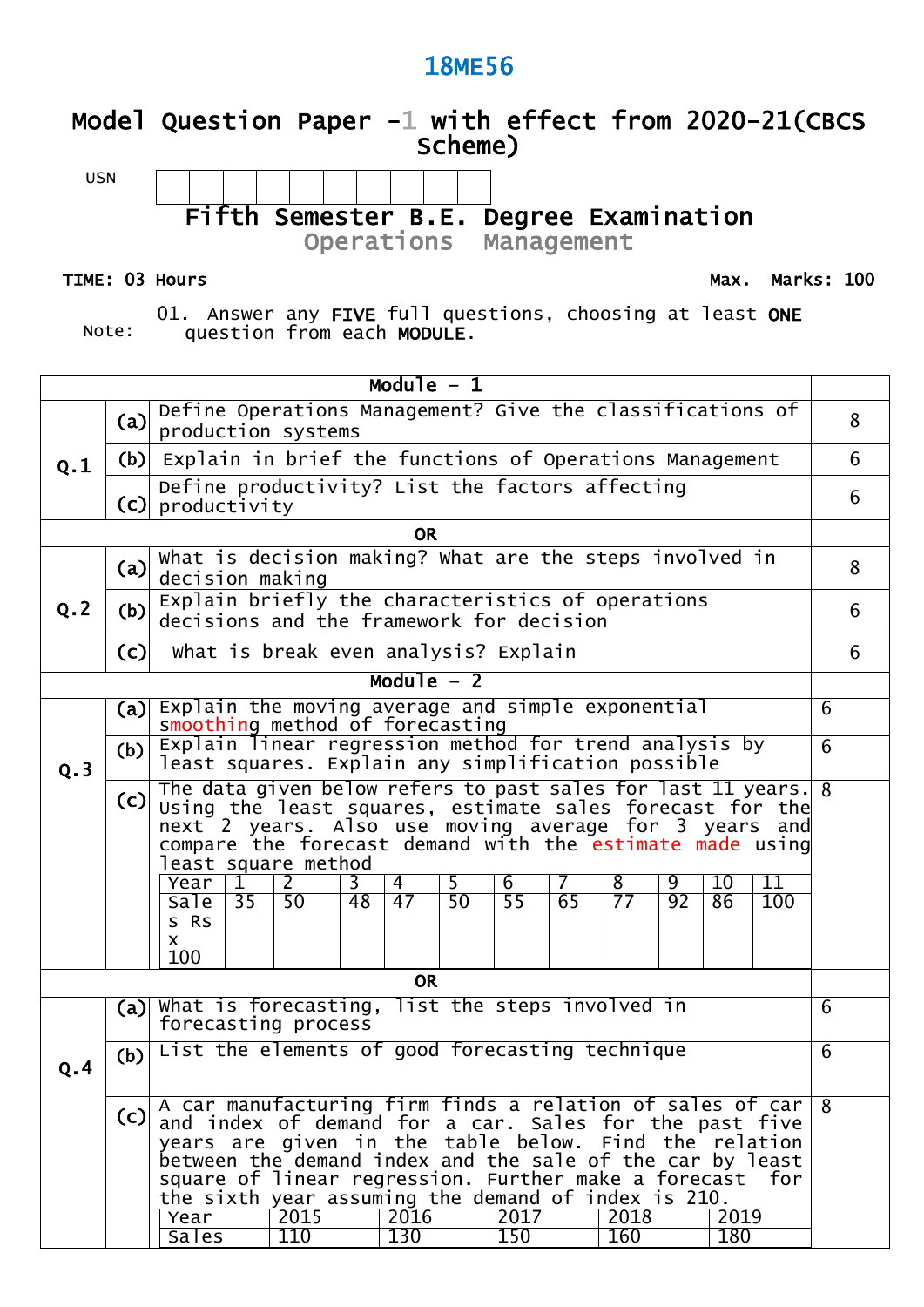|                           |     | Demand<br>Index                                               | 100                                                         | 110                                | 140                                                                                                                    | 150            | 200 |  |  |  |  |
|---------------------------|-----|---------------------------------------------------------------|-------------------------------------------------------------|------------------------------------|------------------------------------------------------------------------------------------------------------------------|----------------|-----|--|--|--|--|
|                           |     |                                                               |                                                             | Module $-3$                        |                                                                                                                        |                |     |  |  |  |  |
| Q.5                       | (a) |                                                               |                                                             |                                    | Explain i) Design capacity ii) System capacity                                                                         |                |     |  |  |  |  |
|                           |     |                                                               |                                                             |                                    | List the various factors influencing plant location                                                                    |                |     |  |  |  |  |
|                           | (b) | $(c)$ A film developing agency must determine how many photo  |                                                             |                                    |                                                                                                                        |                |     |  |  |  |  |
|                           |     |                                                               | enlarger cubicles are required to maintain an output of 200 |                                    |                                                                                                                        |                |     |  |  |  |  |
|                           |     |                                                               |                                                             |                                    | prints per hour. The setup and exposure time can                                                                       |                |     |  |  |  |  |
|                           |     |                                                               |                                                             |                                    | theoretically be done on 2 minutes/print, but operations<br>are an average only 90 % efficient and in addition 5% of   |                |     |  |  |  |  |
|                           |     |                                                               |                                                             |                                    | print scrapped and redone. Also the cubicles can be utilized                                                           |                |     |  |  |  |  |
|                           |     |                                                               |                                                             |                                    | for enlarging only 70% of the time. i) what is the required                                                            |                |     |  |  |  |  |
|                           |     |                                                               |                                                             |                                    | system capacity in printer/ hour ii) what average output<br>per hour can be expected from each cubicles taking its use |                |     |  |  |  |  |
|                           |     |                                                               |                                                             |                                    | factor and efficiency into account iii) How many enlarger                                                              |                |     |  |  |  |  |
|                           |     |                                                               | cubicles are required                                       |                                    |                                                                                                                        |                |     |  |  |  |  |
|                           |     |                                                               |                                                             | <b>OR</b>                          |                                                                                                                        |                |     |  |  |  |  |
|                           |     | (a) what is facility layout? what factors determines the type |                                                             |                                    |                                                                                                                        |                |     |  |  |  |  |
| Q.6                       | (b) | Sketch and explain any two types of layouts                   | of layout used in an organisation                           |                                    |                                                                                                                        |                |     |  |  |  |  |
|                           |     |                                                               |                                                             |                                    |                                                                                                                        |                |     |  |  |  |  |
|                           | (c) | How do you define capacity and how do you measure it. A       |                                                             |                                    | factory wishes to acquire stamping machines to produce                                                                 |                |     |  |  |  |  |
|                           |     |                                                               |                                                             |                                    | 30,000 T Shirts per month. They operate 200 hours per                                                                  |                |     |  |  |  |  |
|                           |     |                                                               |                                                             |                                    | month but the machine will be used of 75% of the time<br>only and the output is 5 % defective. A stamping              |                |     |  |  |  |  |
|                           |     |                                                               |                                                             |                                    | operation takes one minute per T shirt. Assuming 95%                                                                   |                |     |  |  |  |  |
|                           |     |                                                               |                                                             | Module $-4$                        | efficiency, calculate how many machines are needed                                                                     |                |     |  |  |  |  |
|                           | (a) | What is aggregate planning? What are the objectives of        |                                                             |                                    |                                                                                                                        |                |     |  |  |  |  |
|                           |     | aggregate planning                                            |                                                             |                                    |                                                                                                                        |                |     |  |  |  |  |
| Q.7                       | (b) | The supply, demand, cost and inventory data for a company     |                                                             |                                    |                                                                                                                        |                |     |  |  |  |  |
|                           |     | Demand                                                        | $\mathbf{1}$                                                | $\overline{2}$                     | which has constant workforce is given below<br>$\overline{3}$                                                          | $\overline{4}$ |     |  |  |  |  |
|                           |     | Period                                                        |                                                             |                                    |                                                                                                                        |                |     |  |  |  |  |
|                           |     | Forecast                                                      | $\overline{100}$                                            | $\overline{50}$                    | $\overline{70}$                                                                                                        | 80             |     |  |  |  |  |
|                           |     | demand                                                        |                                                             |                                    |                                                                                                                        |                |     |  |  |  |  |
|                           |     |                                                               |                                                             |                                    | Supply capacity Units                                                                                                  |                |     |  |  |  |  |
|                           |     | Period                                                        | Regular<br>time                                             | Overtime                           | Sub Contract                                                                                                           |                |     |  |  |  |  |
|                           |     | $\mathbf 1$                                                   | 60                                                          | $\overline{18}$                    | 1000                                                                                                                   |                |     |  |  |  |  |
|                           |     | $\overline{2}$                                                | $\overline{50}$                                             | $\overline{15}$                    | 1000                                                                                                                   |                |     |  |  |  |  |
|                           |     | $\overline{3}$<br>$\overline{4}$                              | 60<br>65                                                    | $\overline{18}$<br>$\overline{20}$ | 1000                                                                                                                   |                |     |  |  |  |  |
|                           |     |                                                               |                                                             |                                    | 1000                                                                                                                   |                |     |  |  |  |  |
|                           |     |                                                               |                                                             |                                    | Initial inventory = 20, Final inventory = 25. Total cost /                                                             |                |     |  |  |  |  |
|                           |     |                                                               |                                                             |                                    | unit (regular time) = Rs 100, Overtime $cost/unit = Rs 125$ ,<br>Subcontract cost per unit = Rs 130, Carrying cost     |                |     |  |  |  |  |
|                           |     |                                                               |                                                             |                                    | $unit/period$ = Rs 52. Use transportation model format to                                                              |                |     |  |  |  |  |
|                           |     |                                                               |                                                             |                                    | allocate the production capacity to satisfy the demand at                                                              |                |     |  |  |  |  |
| minimum cost<br><b>OR</b> |     |                                                               |                                                             |                                    |                                                                                                                        |                |     |  |  |  |  |
|                           |     | (a) List the common strategies used in aggregate planning?    |                                                             |                                    |                                                                                                                        |                |     |  |  |  |  |
| Q.8                       |     | Explain any two                                               |                                                             |                                    |                                                                                                                        |                |     |  |  |  |  |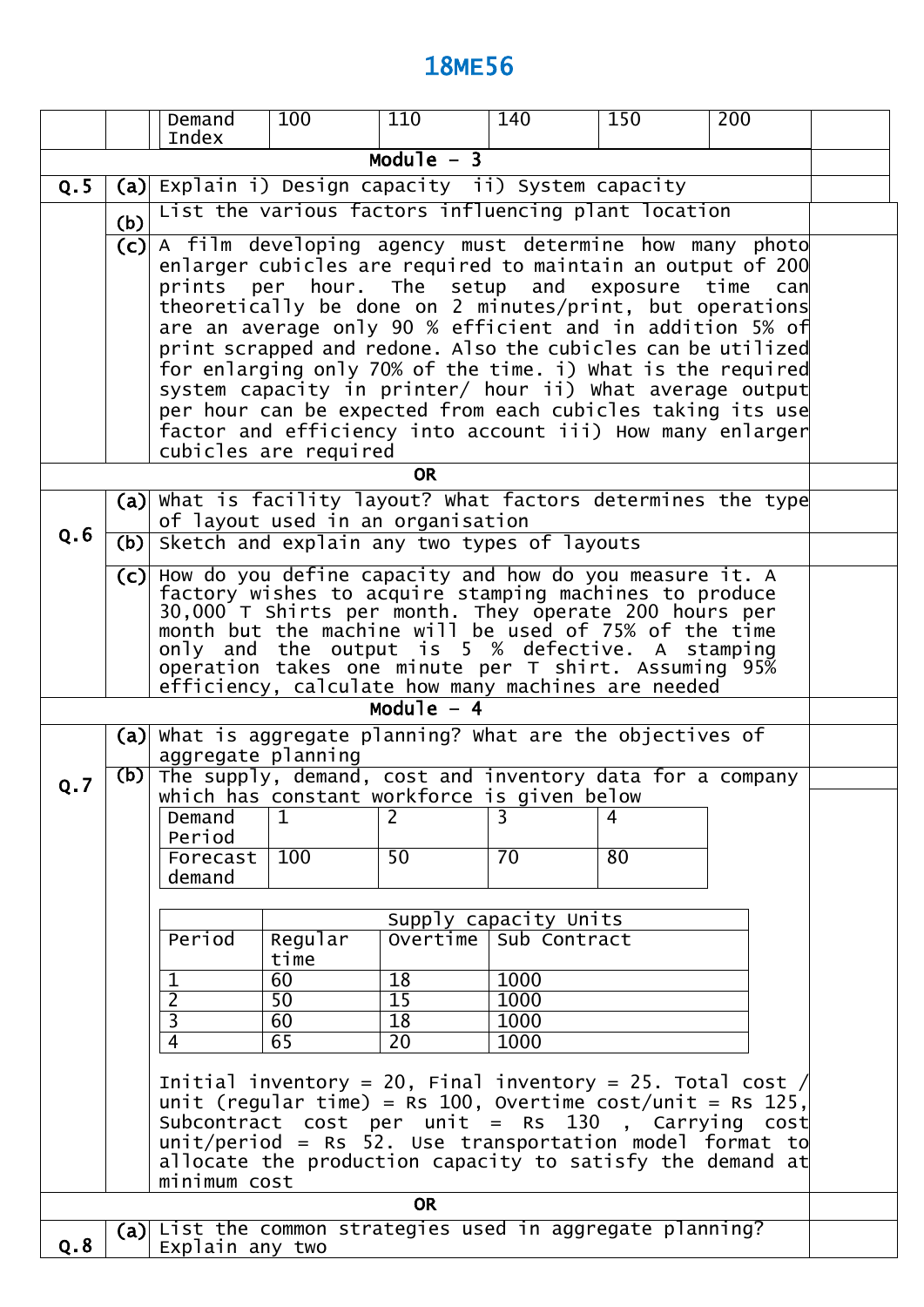|                                                                                                                                                                                                                                                                                                                                                                                                                                                                                           | What are the functions of master process for scheduling<br>(b) |                                                                                                                   |  |  |  |  |  |  |  |
|-------------------------------------------------------------------------------------------------------------------------------------------------------------------------------------------------------------------------------------------------------------------------------------------------------------------------------------------------------------------------------------------------------------------------------------------------------------------------------------------|----------------------------------------------------------------|-------------------------------------------------------------------------------------------------------------------|--|--|--|--|--|--|--|
| A firm has developed the following demand forecast in units<br>for an item which is influenced by seasonal factors.<br>(c)<br>Suppose the firm estimates that it costs Rs 150 per unit<br>to increase the production rate, Rs 200 per unit to<br>decrease the production rate by changing work force and Rs<br>100 per unit if sub contracted. Compare the cost incurred<br>if both pure strategies are followed<br>Feb<br>Mont<br>June<br>July<br>Jan<br>Mar<br>Apri<br>May<br>Aug<br>h. |                                                                |                                                                                                                   |  |  |  |  |  |  |  |
|                                                                                                                                                                                                                                                                                                                                                                                                                                                                                           |                                                                | 220<br>Forec<br>270<br>670<br>450<br>270<br>370<br>470<br>220<br>ast<br>Deman<br>d.                               |  |  |  |  |  |  |  |
| Module $-5$                                                                                                                                                                                                                                                                                                                                                                                                                                                                               |                                                                |                                                                                                                   |  |  |  |  |  |  |  |
|                                                                                                                                                                                                                                                                                                                                                                                                                                                                                           | (a)                                                            | Define Material Resources Planning (MRP) and with a block<br>diagram, explain the various inputs to an MRP system |  |  |  |  |  |  |  |
| Q.9                                                                                                                                                                                                                                                                                                                                                                                                                                                                                       | (b)                                                            | What is ERP ? Write the benefits and imitations of ERP                                                            |  |  |  |  |  |  |  |
| $(C)$ A work centre operates 6 days a week on two shifts per day<br>basis ( 8 hrs /shift). It has four machines with the same<br>capacity. If the machines are utiised 75% of the time at a<br>system efficiency of 90%, what is the rated output in<br>standard hours/ week.                                                                                                                                                                                                             |                                                                |                                                                                                                   |  |  |  |  |  |  |  |
|                                                                                                                                                                                                                                                                                                                                                                                                                                                                                           |                                                                | <b>OR</b>                                                                                                         |  |  |  |  |  |  |  |
|                                                                                                                                                                                                                                                                                                                                                                                                                                                                                           |                                                                | importance of purchasing<br>(a) State<br>the<br>and<br>supply chain<br>management                                 |  |  |  |  |  |  |  |
| Q.10                                                                                                                                                                                                                                                                                                                                                                                                                                                                                      | (b)                                                            | Write a note on make or buy decision                                                                              |  |  |  |  |  |  |  |
|                                                                                                                                                                                                                                                                                                                                                                                                                                                                                           | (c)                                                            | Explain stages of vendor development                                                                              |  |  |  |  |  |  |  |
|                                                                                                                                                                                                                                                                                                                                                                                                                                                                                           |                                                                |                                                                                                                   |  |  |  |  |  |  |  |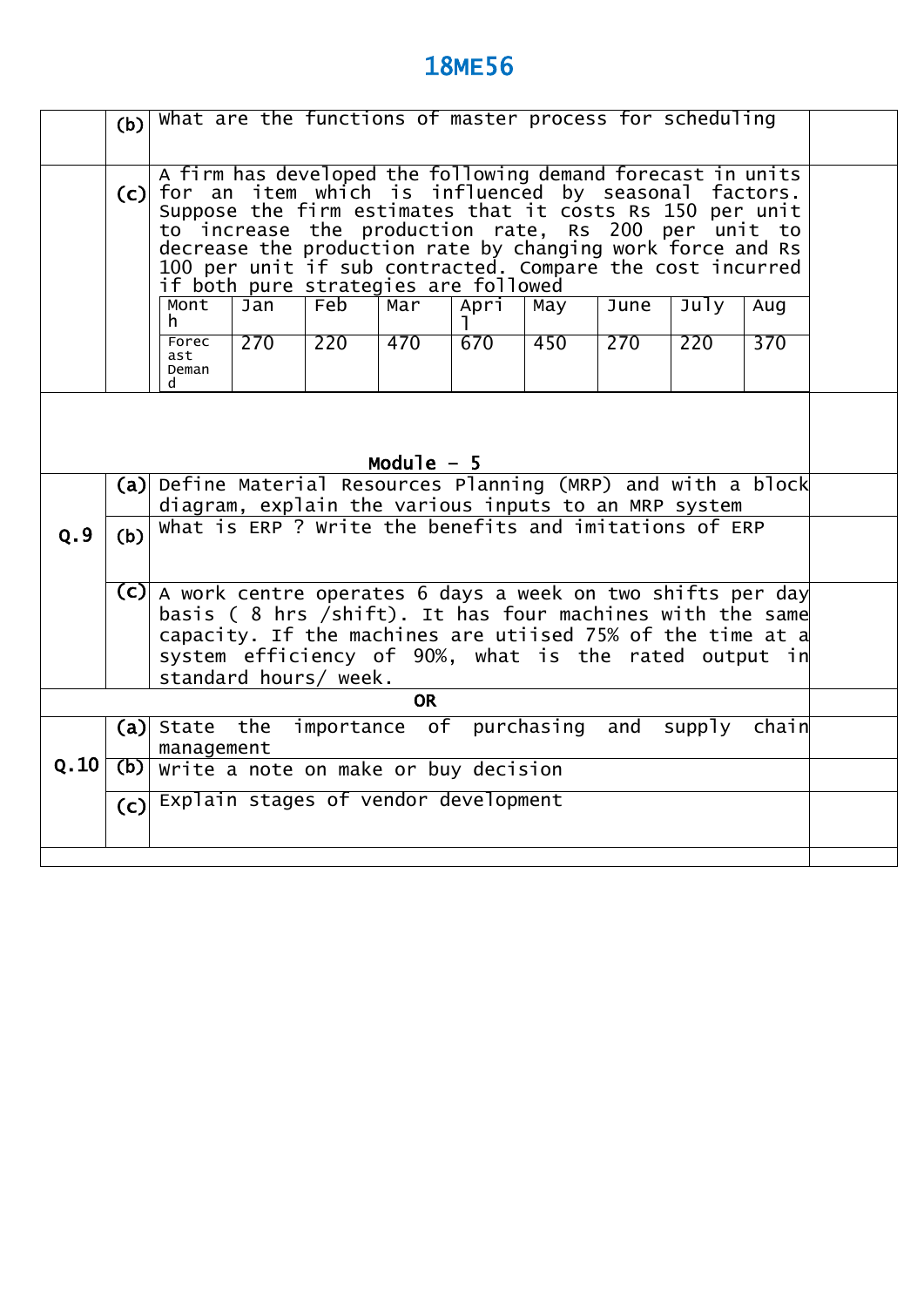|     |                           | Table showing the Bloom's Taxonomy Level, Course Outcome and | Programme Outcome      |           |
|-----|---------------------------|--------------------------------------------------------------|------------------------|-----------|
|     |                           | Question Bloom's Taxonomy                                    | Course                 | Programme |
|     |                           | Level attached                                               | Outcom                 | Outcome   |
| Q.1 | (a                        | $\overline{L2}$                                              | e<br>$\overline{co}$ 1 |           |
|     |                           |                                                              |                        |           |
|     | (b                        | $\overline{L2}$                                              | $\overline{co}$ 1      |           |
|     | (c<br>$\lambda$           | $\overline{\mathsf{L1}}$                                     | $\overline{co}$ 1      |           |
| Q.2 | (a                        | $\overline{L2}$                                              | CO <sub>2</sub>        |           |
|     | (b<br>ſ                   | L2                                                           | $\overline{CO2}$       |           |
|     | (c)                       | $\overline{L2}$                                              | $\overline{CO2}$       |           |
| Q.3 | (a                        | L2                                                           | $\overline{CO3}$       |           |
|     | (b<br>℩                   | $\overline{L2}$                                              | $\overline{CO3}$       |           |
|     | (c <sub>1</sub> )<br>J    | L4                                                           | $\overline{CO5}$       |           |
| Q.4 | (a                        | $\overline{L2}$                                              | $\overline{CO3}$       |           |
|     | (b)                       | $\overline{L1}$                                              | CO <sub>3</sub>        |           |
|     | (c                        | L4                                                           | $\overline{CO5}$       |           |
| Q.5 | (a<br>⟩                   | $\overline{L2}$                                              | $\overline{CO3}$       |           |
|     | (b)<br>⟩                  | $\overline{L2}$                                              | $\overline{CO3}$       |           |
|     | $\overline{(\mathsf{c})}$ | L4                                                           | CO <sub>5</sub>        |           |
| Q.6 | (a                        | $\overline{L2}$                                              | $\overline{CO4}$       |           |
|     | (b                        | $\overline{L}$ 3                                             | CO <sub>4</sub>        |           |
|     | (c                        | L4                                                           | $\overline{CO5}$       |           |
| Q.7 | (a                        | L2                                                           | CO <sub>4</sub>        |           |
|     | (b                        | L4                                                           | $\overline{CO5}$       |           |
|     | (c                        |                                                              | $\overline{CO4}$       |           |
| Q.8 | (a                        | L1                                                           | $\overline{CO4}$       |           |
|     | $\overline{(\mathsf{b})}$ | $\overline{L2}$                                              | $\overline{CO4}$       |           |
|     | (c                        | L4                                                           | $\overline{CO5}$       |           |
| Q.9 | (a                        | $\overline{L2}$                                              | $\overline{CO4}$       |           |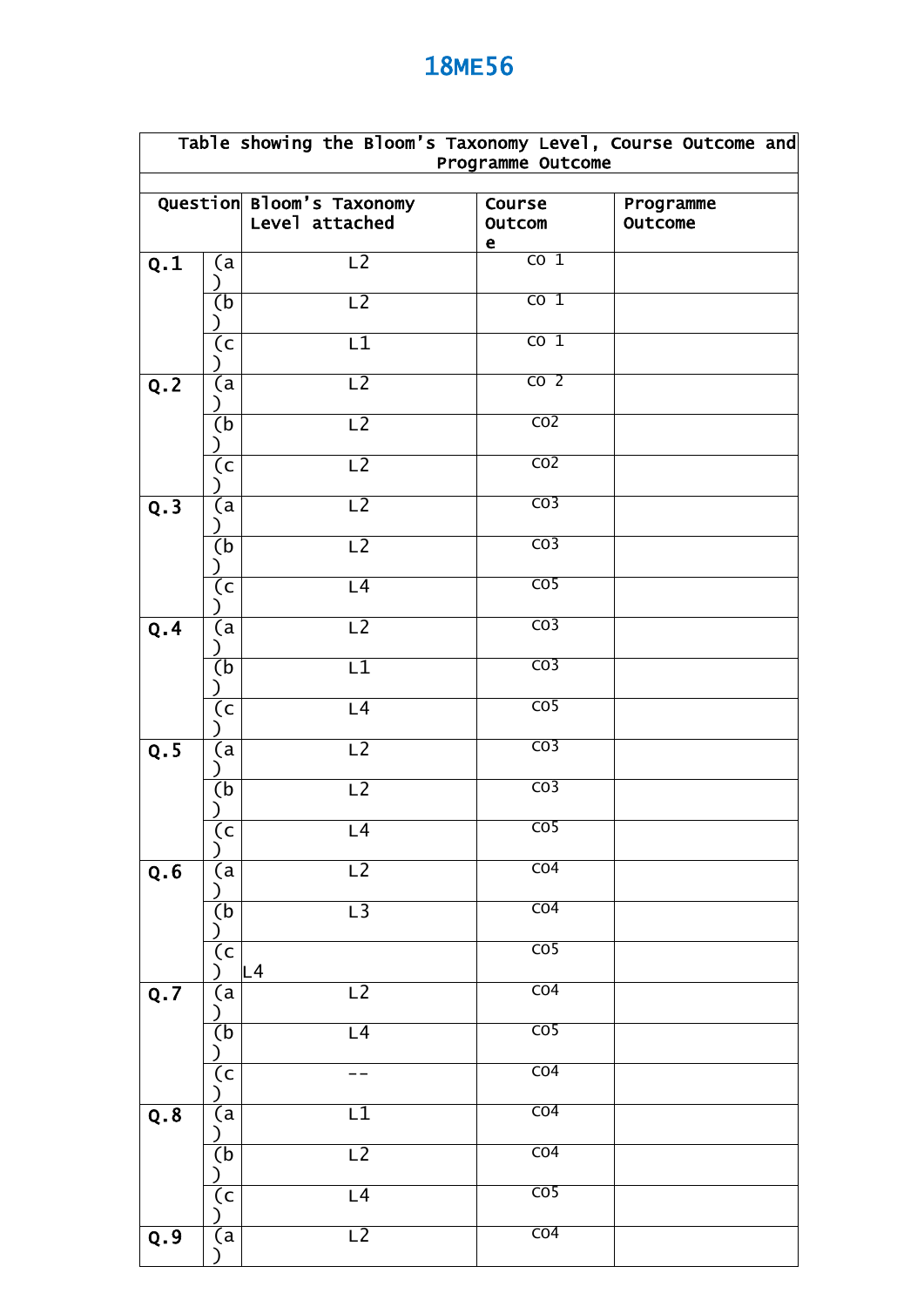|             | b            | $\overline{L2}$            |           | CO <sub>4</sub>                 |                            |
|-------------|--------------|----------------------------|-----------|---------------------------------|----------------------------|
|             | (c           | L <sub>4</sub>             |           | $\overline{CO5}$                |                            |
| Q.10        | $\mathbf{a}$ | L <sub>2</sub>             |           | CO <sub>4</sub>                 |                            |
|             | b            | L <sub>2</sub>             |           | CO <sub>4</sub>                 |                            |
|             | (c           | L <sub>2</sub>             |           | CO <sub>4</sub>                 |                            |
|             |              |                            |           |                                 |                            |
| Bloom's     |              |                            |           | Lower order thinking<br>skills  |                            |
| Taxonom     |              | Remembering(               |           | Understanding                   | Applying                   |
| ۷<br>Levels |              | knowledge): $\square_1$    |           | Comprehension): $\square_2$     | (Application):<br>$\Box$ 3 |
|             |              |                            |           | Higher order<br>thinking skills |                            |
|             |              | Analyzing                  | Valuating |                                 | Creating                   |
|             |              | $(Analysis): \mathbb{I}_4$ |           | (Evaluation): $\mathbb{I}_5$    | (Synthesis): $\square_6$   |
|             |              |                            |           |                                 |                            |



**Operations Management** 

#### **TIME: 03 Hours**

**Max. Marks: 100**

Note:

02. Answer any **FIVE** full questions, choosing at least **ONE** question from each **MODULE**.

|     |                                                                   |                                                                                                                                                                       | Module $-1$                                             |              |    |  |  |  |  |  |  |
|-----|-------------------------------------------------------------------|-----------------------------------------------------------------------------------------------------------------------------------------------------------------------|---------------------------------------------------------|--------------|----|--|--|--|--|--|--|
|     | Distinguish between manufacturing and service organisation<br>(a) |                                                                                                                                                                       |                                                         |              |    |  |  |  |  |  |  |
|     | (b)                                                               | Explain with schematic model the main functions of                                                                                                                    | business organization and role of operations management |              | 5. |  |  |  |  |  |  |
| Q.1 |                                                                   | The value of layoff table are as in table below.<br>Determine the choice to make under maximin and laplace<br>strategies                                              |                                                         |              |    |  |  |  |  |  |  |
|     | New bridge<br>No new bridge<br>(c)                                |                                                                                                                                                                       |                                                         |              |    |  |  |  |  |  |  |
|     |                                                                   | A                                                                                                                                                                     |                                                         | 14           |    |  |  |  |  |  |  |
|     |                                                                   | B                                                                                                                                                                     |                                                         | $10\,$       |    |  |  |  |  |  |  |
|     |                                                                   |                                                                                                                                                                       |                                                         | 6            |    |  |  |  |  |  |  |
|     |                                                                   |                                                                                                                                                                       | <b>OR</b>                                               |              |    |  |  |  |  |  |  |
|     | (a)                                                               | Briefly explain the various characteristics of decision<br>making                                                                                                     |                                                         |              | 5  |  |  |  |  |  |  |
|     | (b)                                                               | Give a brief account of historical evolution of operations<br>management                                                                                              |                                                         |              | 5  |  |  |  |  |  |  |
| Q.2 | (c)                                                               | The following figures show the profits and sales of XYZ<br>company. Calculate i) Fixed cost ii) BEP iii) P/V ratio<br>$ iv\rangle$ Sales to earn a profit of Rs 6000. |                                                         |              |    |  |  |  |  |  |  |
|     |                                                                   | Year                                                                                                                                                                  | Sales in Rs                                             | Profit in Rs | 10 |  |  |  |  |  |  |
|     |                                                                   | 2017                                                                                                                                                                  | 25,000                                                  | 3000         |    |  |  |  |  |  |  |
|     |                                                                   | 2018                                                                                                                                                                  | 35,000                                                  | 4500         |    |  |  |  |  |  |  |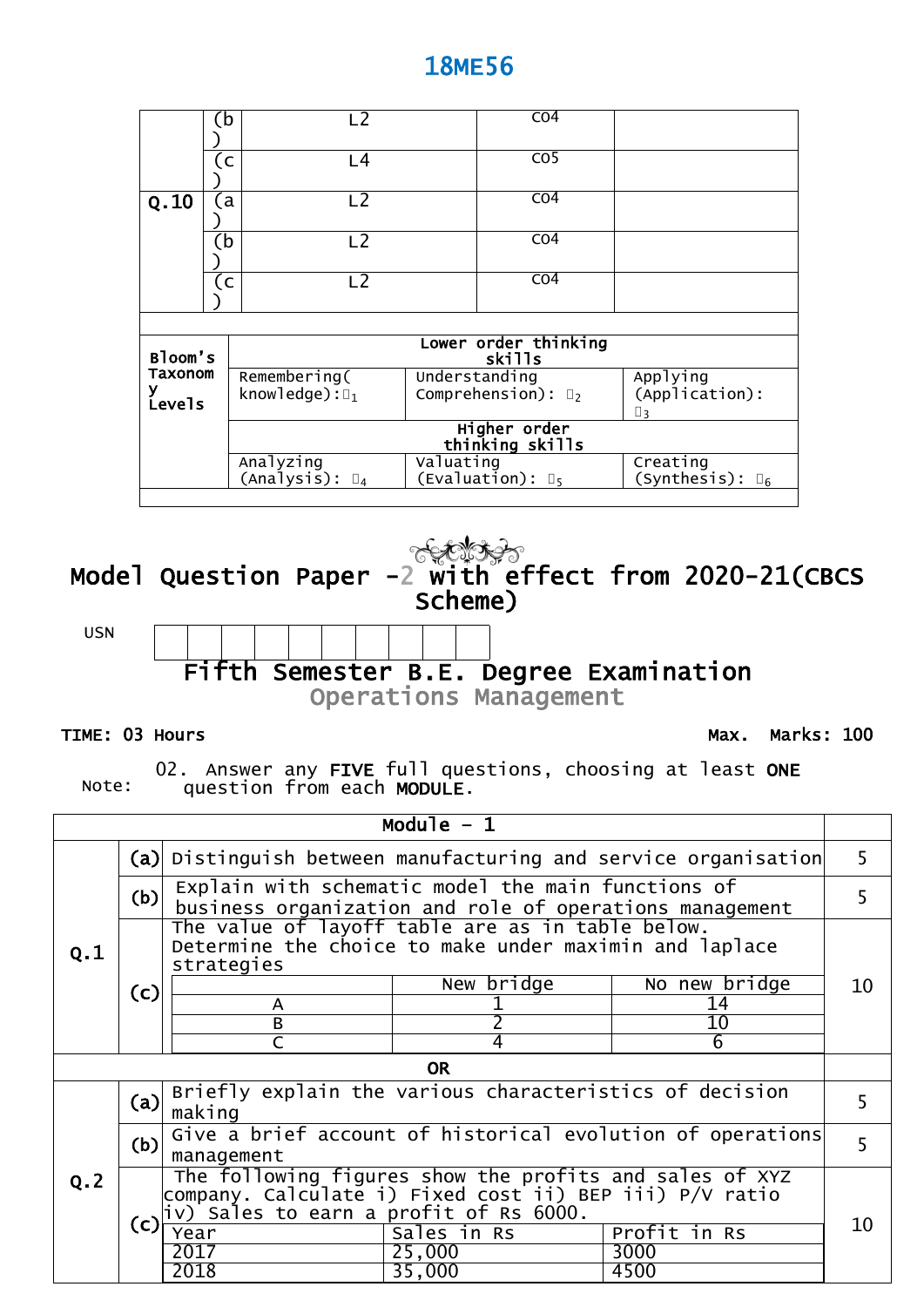| Module $-2$                                                                                                                                                                      |     |         |                                                                      |                      |          |                 |                        |                       |                                                                                                                 |                               |                       |                     |                                                                      |                |
|----------------------------------------------------------------------------------------------------------------------------------------------------------------------------------|-----|---------|----------------------------------------------------------------------|----------------------|----------|-----------------|------------------------|-----------------------|-----------------------------------------------------------------------------------------------------------------|-------------------------------|-----------------------|---------------------|----------------------------------------------------------------------|----------------|
|                                                                                                                                                                                  | (a) |         |                                                                      |                      |          |                 |                        |                       | State the various factors affecting forecasting                                                                 |                               |                       |                     |                                                                      | 6              |
| Q.3                                                                                                                                                                              | (b) | average |                                                                      |                      |          |                 |                        |                       | State various time series method of forecasting. Explain<br>i) Simple moving average method ii) Weighted moving |                               |                       |                     |                                                                      | $\overline{8}$ |
|                                                                                                                                                                                  | (c) |         | Why are forcasts important to an organization? What are<br>features. |                      |          |                 |                        |                       |                                                                                                                 |                               |                       | 6                   |                                                                      |                |
|                                                                                                                                                                                  |     |         |                                                                      |                      |          | <b>OR</b>       |                        |                       |                                                                                                                 |                               |                       |                     |                                                                      |                |
| The table below gives a sales record of a car firm.<br>(a)<br>Determine the regression line for the firm and find the<br>forecast of the sales in the month of January next year |     |         |                                                                      |                      |          |                 |                        |                       | 8                                                                                                               |                               |                       |                     |                                                                      |                |
| Q.4                                                                                                                                                                              |     | a<br>n  | Fe<br>h                                                              | $M\overline{a}$<br>r | Ap<br>r. | Ma<br><b>V</b>  | $\overline{J}$ u<br>n. | Ju<br>1y              | $\overline{Au}$<br>$\mathbf{q}$                                                                                 | $\overline{\mathsf{se}}$<br>p | $\overline{oc}$<br>t. | <b>NO</b><br>$\vee$ | Dec                                                                  |                |
|                                                                                                                                                                                  |     | 9       | 11                                                                   | $\overline{99}$      | 89       | $\overline{87}$ | 84                     | $\overline{10}$<br>Δ. | $\overline{10}$                                                                                                 | 95                            | 11                    | 10                  | 113                                                                  |                |
|                                                                                                                                                                                  | (b) |         |                                                                      |                      |          |                 |                        |                       | Explain linear regression method for trend analysis by<br>least squares. Explain any simplification possible    |                               |                       |                     |                                                                      | 6              |
|                                                                                                                                                                                  | (c) |         | quarter by simple average method?                                    |                      |          |                 |                        |                       | Demand for Cars in Bangaluru was 400, 350 and 250 in first,                                                     |                               |                       |                     | second and third quarter. i) what is the forecast in 4 <sup>th</sup> | 6              |
| ii) what is the forecast for 4 <sup>th</sup> quarter by WMA given<br>weightage for the most recent past period is double than<br>the other two previous periods                  |     |         |                                                                      |                      |          |                 |                        |                       |                                                                                                                 |                               |                       |                     |                                                                      |                |
|                                                                                                                                                                                  |     |         |                                                                      |                      |          |                 | Module $-3$            |                       |                                                                                                                 |                               |                       |                     |                                                                      |                |
| Q.5                                                                                                                                                                              | (a) |         |                                                                      |                      |          |                 |                        |                       | Define capacity planning? Explain short term capacity                                                           |                               |                       |                     |                                                                      | 4              |
|                                                                                                                                                                                  |     |         | strategies                                                           |                      |          |                 |                        |                       |                                                                                                                 |                               |                       |                     |                                                                      |                |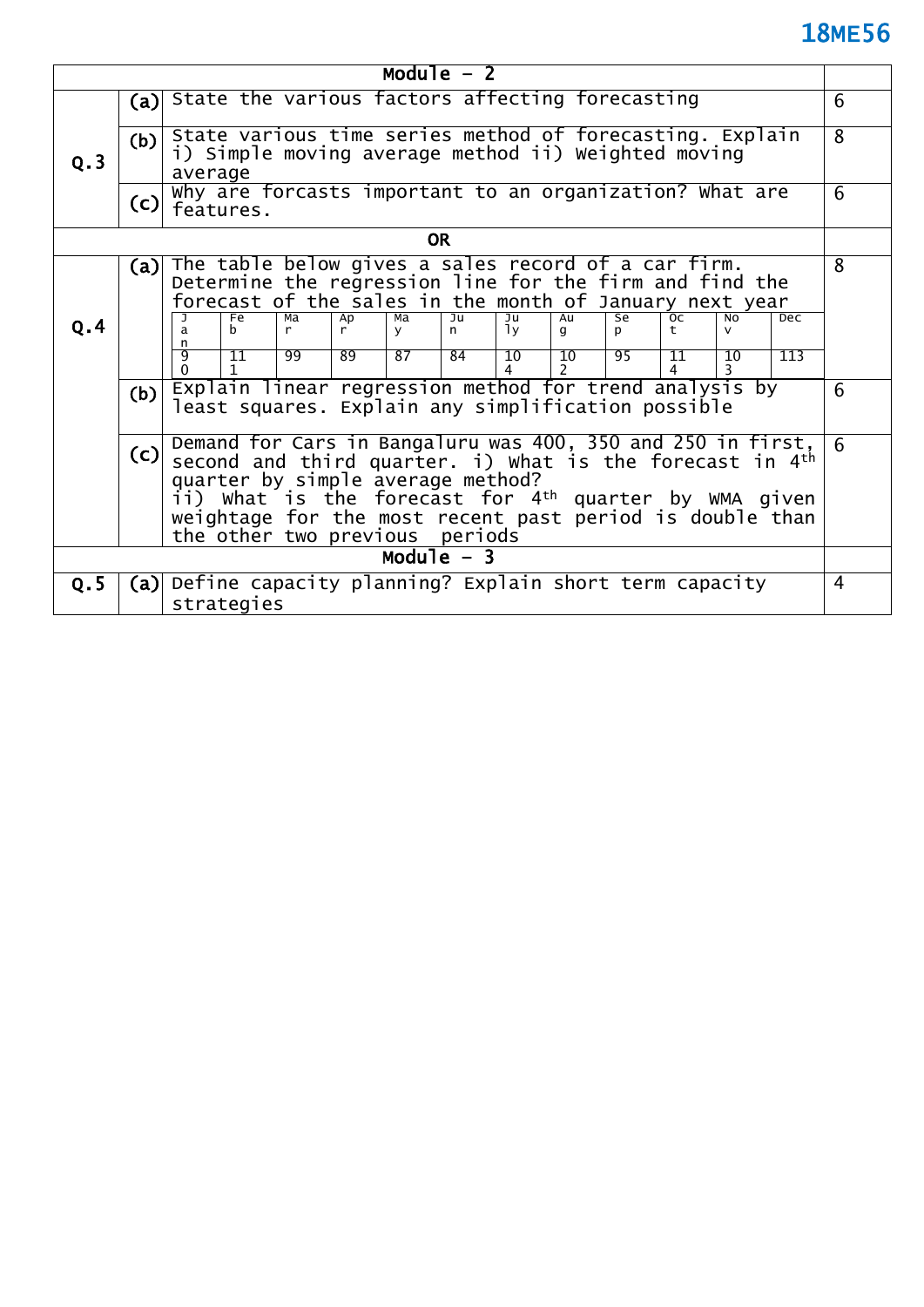| Q.6 |     | organisation<br>$(b)$ what is the general procedure for making location decisions 4                                                                                                          |           |                                             |                                                                                                                         |                                    |                 |  |
|-----|-----|----------------------------------------------------------------------------------------------------------------------------------------------------------------------------------------------|-----------|---------------------------------------------|-------------------------------------------------------------------------------------------------------------------------|------------------------------------|-----------------|--|
|     |     | for a plant                                                                                                                                                                                  |           |                                             |                                                                                                                         |                                    |                 |  |
|     | (c) | ISRO is considering expansion of existing facility by                                                                                                                                        |           |                                             |                                                                                                                         |                                    | $\overline{12}$ |  |
|     |     |                                                                                                                                                                                              |           |                                             | adding 1 ton capacity of curing furnace for manufacturing<br>solid propellant. Each batch on 1 ton propellant must      |                                    |                 |  |
|     |     |                                                                                                                                                                                              |           |                                             | undergo 30 minutes of furnace time, including loading                                                                   |                                    |                 |  |
|     |     |                                                                                                                                                                                              |           |                                             | and unloading operations. Due to power restrictions, the                                                                |                                    |                 |  |
|     |     |                                                                                                                                                                                              |           |                                             | furnace is used only for 80% of the time. In a shift of<br>8 hours, the required output is to be 16 tonnes. If the      |                                    |                 |  |
|     |     |                                                                                                                                                                                              |           |                                             | plant system estimated is 40% of system capacity,                                                                       |                                    |                 |  |
|     |     |                                                                                                                                                                                              |           | determine the number of furnaces required   |                                                                                                                         |                                    |                 |  |
|     |     |                                                                                                                                                                                              |           | Module $-4$                                 |                                                                                                                         |                                    |                 |  |
|     |     | (a) Briefly explain the following with the help of flow chart                                                                                                                                |           | i) Aggregate planning ii) Master scheduling |                                                                                                                         |                                    | 6               |  |
|     | (b) | What are the common strategies for aggregate planning?                                                                                                                                       |           |                                             |                                                                                                                         |                                    | $\overline{6}$  |  |
| Q.7 |     | Explain any two                                                                                                                                                                              |           |                                             |                                                                                                                         |                                    |                 |  |
|     | (c) | The available production capacity during regular time and                                                                                                                                    |           |                                             | A company produces PCs, that have seasonal demand factors.                                                              |                                    | $\overline{8}$  |  |
|     |     |                                                                                                                                                                                              |           |                                             | overtime as well as cost data are shown in the table below.                                                             |                                    |                 |  |
|     |     |                                                                                                                                                                                              |           |                                             | Initial inventory = 20, Final inventory = 25, Total cost                                                                |                                    |                 |  |
|     |     |                                                                                                                                                                                              |           |                                             | /unit regular time $(RT)$ = Rs 100, Overtime $(OT)$ cost per<br>unit is Rs 125, Subcontracting (SC) cost per unit is Rs |                                    |                 |  |
|     |     |                                                                                                                                                                                              |           |                                             | 130, Carrying cost unit/period = Rs 2, Use transportation                                                               |                                    |                 |  |
|     |     | model                                                                                                                                                                                        |           |                                             |                                                                                                                         |                                    |                 |  |
|     |     | Period                                                                                                                                                                                       | <b>RT</b> | Available capacity units<br><b>OT</b>       | <b>SC</b>                                                                                                               | Demand<br>Forecast                 |                 |  |
|     |     |                                                                                                                                                                                              |           |                                             |                                                                                                                         | Units                              |                 |  |
|     |     | 1                                                                                                                                                                                            | 60        | 18                                          | 1000                                                                                                                    | 100                                |                 |  |
|     |     | $\overline{2}$<br>$\overline{\mathsf{3}}$                                                                                                                                                    | 50<br>60  | $\overline{15}$<br>$\overline{18}$          | 1000<br>1000                                                                                                            | $\overline{50}$<br>$\overline{70}$ |                 |  |
|     |     | $\overline{4}$                                                                                                                                                                               | 65        | 20 <sup>°</sup>                             | 1000                                                                                                                    | 80                                 |                 |  |
|     |     |                                                                                                                                                                                              |           | <b>OR</b>                                   |                                                                                                                         |                                    |                 |  |
|     |     | (a) State the functions of master production scheduling                                                                                                                                      |           |                                             |                                                                                                                         |                                    | 6               |  |
| Q.8 | (b) | A furniture company operates with a constant work force 10                                                                                                                                   |           |                                             |                                                                                                                         |                                    |                 |  |
|     |     |                                                                                                                                                                                              |           |                                             |                                                                                                                         |                                    |                 |  |
|     |     | with which 3000 dining tables can be produced. The yearly<br>demand is 12000 units and is dispersed seasonally with<br>quarterly indices $Q1 = 0.8$ , $Q2 = 1.4$ , $Q3 = 1$ and $Q4 = 0.8$ . |           |                                             |                                                                                                                         |                                    |                 |  |
|     |     |                                                                                                                                                                                              |           |                                             |                                                                                                                         |                                    |                 |  |
|     |     |                                                                                                                                                                                              |           |                                             |                                                                                                                         |                                    |                 |  |
|     |     |                                                                                                                                                                                              |           |                                             | Inventories are accumulated when demand is less than<br>capacity and are used up in the periods of high demand. To      |                                    |                 |  |
|     |     |                                                                                                                                                                                              |           |                                             |                                                                                                                         |                                    |                 |  |
|     |     |                                                                                                                                                                                              |           |                                             | satisfy the total demand i) how much tables must be<br>accumulated each quarter, ii) what inventory must be in          |                                    |                 |  |
|     | (c) | Mention the strategies for aggregate planning                                                                                                                                                |           | hand at the beginning of first quarter      |                                                                                                                         |                                    | $\overline{4}$  |  |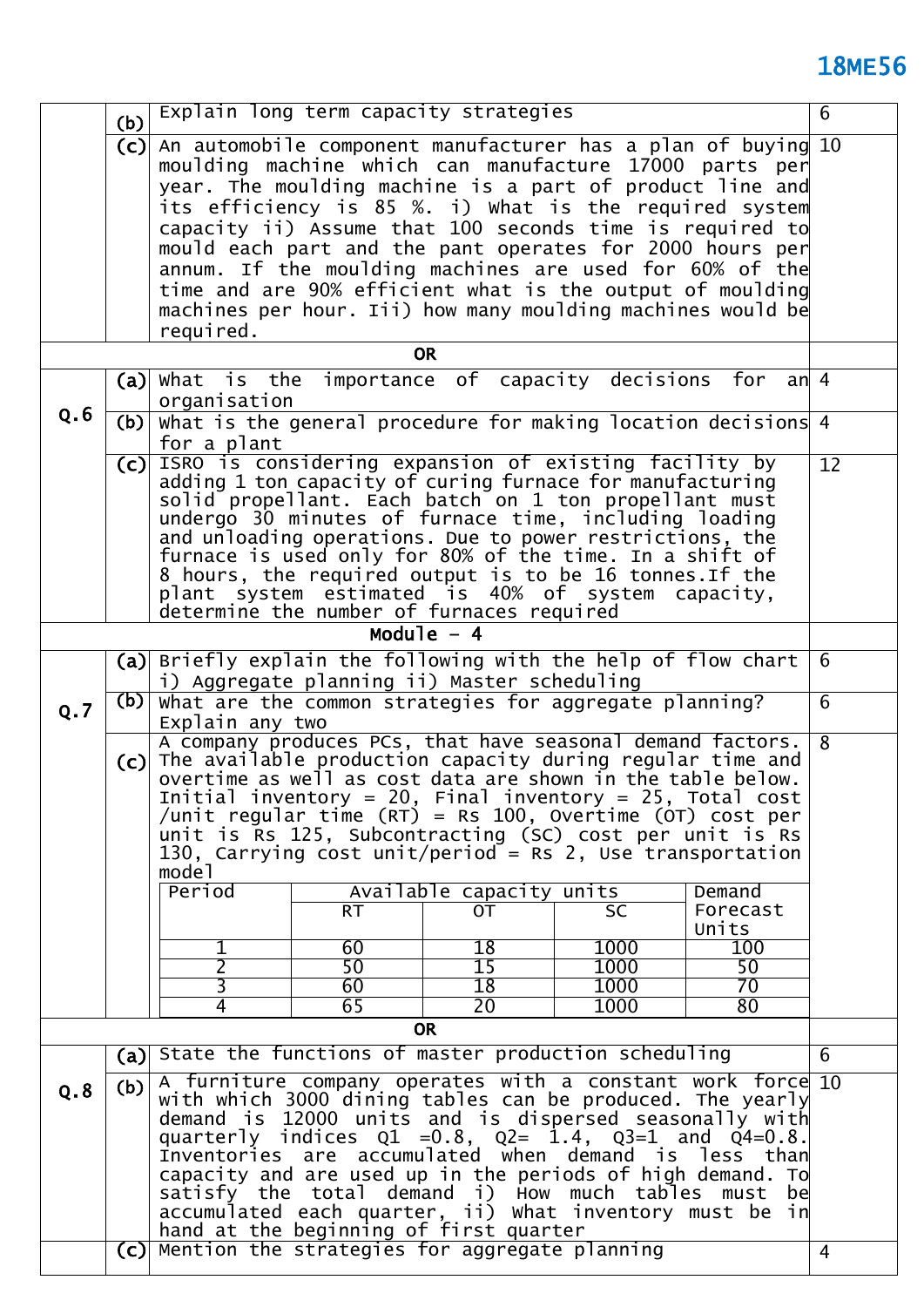$\overline{\phantom{a}}$ 

|      |                                                                                                                                                                                                                                                                                                                                                                                                                   |                                                                                                                                                                                                                                                  | Module $-5$         |                            |              |                         |               |        |                |               |               |                          |                              |    |   |
|------|-------------------------------------------------------------------------------------------------------------------------------------------------------------------------------------------------------------------------------------------------------------------------------------------------------------------------------------------------------------------------------------------------------------------|--------------------------------------------------------------------------------------------------------------------------------------------------------------------------------------------------------------------------------------------------|---------------------|----------------------------|--------------|-------------------------|---------------|--------|----------------|---------------|---------------|--------------------------|------------------------------|----|---|
|      | (a)                                                                                                                                                                                                                                                                                                                                                                                                               | What is MRP and give the inputs required                                                                                                                                                                                                         |                     |                            |              |                         |               |        |                |               |               |                          |                              |    | 6 |
| 0.9  | (b)                                                                                                                                                                                                                                                                                                                                                                                                               | Discuss various input and outputs of MRP. What is ERP                                                                                                                                                                                            |                     |                            |              |                         |               |        | 6              |               |               |                          |                              |    |   |
|      |                                                                                                                                                                                                                                                                                                                                                                                                                   | $(C)$ complete the MRP for item X shown below. Note that this 8<br>item has an independent demand which necessitates that a<br>safety stock of 40 units be maintained. Ordered quantity $=$<br>70, lead time is 4 weeks, Safety stock = 40 units |                     |                            |              |                         |               |        |                |               |               |                          |                              |    |   |
|      |                                                                                                                                                                                                                                                                                                                                                                                                                   | week                                                                                                                                                                                                                                             | $\mathbf{1}$        | $\overline{2}$             | $\mathbf{R}$ | $\overline{\mathbf{4}}$ | 5             | 6      | $\overline{7}$ | 8             | 9             | $\mathbf{1}$<br>$\Omega$ | $\mathbf{1}$<br>$\mathbf{1}$ | 12 |   |
|      |                                                                                                                                                                                                                                                                                                                                                                                                                   | Projected requirements                                                                                                                                                                                                                           | $\overline{2}$<br>0 | 2<br>$\Omega$              | 2<br>5       | 2<br>$\Omega$           | 2<br>$\Omega$ | 2<br>5 | 2<br>$\Omega$  | 2<br>$\Omega$ | 3<br>$\Omega$ | 2<br>5                   | $\overline{2}$<br>5          | 25 |   |
|      |                                                                                                                                                                                                                                                                                                                                                                                                                   | Receipts                                                                                                                                                                                                                                         |                     | $\overline{7}$<br>$\Omega$ |              |                         |               |        |                |               |               |                          |                              |    |   |
|      |                                                                                                                                                                                                                                                                                                                                                                                                                   | On hand at the end of the<br>65<br>period                                                                                                                                                                                                        |                     |                            |              |                         |               |        |                |               |               |                          |                              |    |   |
|      |                                                                                                                                                                                                                                                                                                                                                                                                                   | Panned Order release                                                                                                                                                                                                                             | 0R                  |                            |              |                         |               |        |                |               |               |                          |                              |    |   |
|      |                                                                                                                                                                                                                                                                                                                                                                                                                   |                                                                                                                                                                                                                                                  |                     |                            |              |                         |               |        |                |               |               |                          |                              |    |   |
|      |                                                                                                                                                                                                                                                                                                                                                                                                                   | (a) Explain the importance of supply management and purchase                                                                                                                                                                                     |                     |                            |              |                         |               |        |                |               |               |                          |                              |    | 6 |
| Q.10 |                                                                                                                                                                                                                                                                                                                                                                                                                   | $(b)$ Explain the concept of tenders and logistics management                                                                                                                                                                                    |                     |                            |              |                         |               |        |                |               |               |                          |                              |    | 6 |
|      | $(c)$ $\overline{XYZ}$ company requires a new component for their laptop cleaning<br>machines. The company has to decide whether to make or buy them.<br>If it decides to make them should it use process A or process B<br>? Use a break even analysis to advise them. i) Should XYZ make<br>$\mu$ sing process A , B or buy. ii) At what annual volume should XYZ $8$<br>switch from Make/Buy decision to other |                                                                                                                                                                                                                                                  |                     |                            |              |                         |               |        |                |               |               |                          |                              |    |   |
|      | Make A<br>Make B<br>Buy                                                                                                                                                                                                                                                                                                                                                                                           |                                                                                                                                                                                                                                                  |                     |                            |              |                         |               |        |                |               |               |                          |                              |    |   |
|      |                                                                                                                                                                                                                                                                                                                                                                                                                   | Annual Volume<br>10,000<br>1,50,000<br>Fixed<br>Cost/Unit                                                                                                                                                                                        |                     |                            |              | 10,000<br>2,00,000      |               |        |                |               | 10,000        |                          |                              |    |   |
|      |                                                                                                                                                                                                                                                                                                                                                                                                                   | Variable<br><b>Rs</b> 100<br>Cost/Unit                                                                                                                                                                                                           |                     |                            | $RS$ 50      |                         |               |        |                |               | Rs 200        |                          |                              |    |   |
|      |                                                                                                                                                                                                                                                                                                                                                                                                                   |                                                                                                                                                                                                                                                  |                     |                            |              |                         |               |        |                |               |               |                          |                              |    |   |

 $\overline{\phantom{a}}$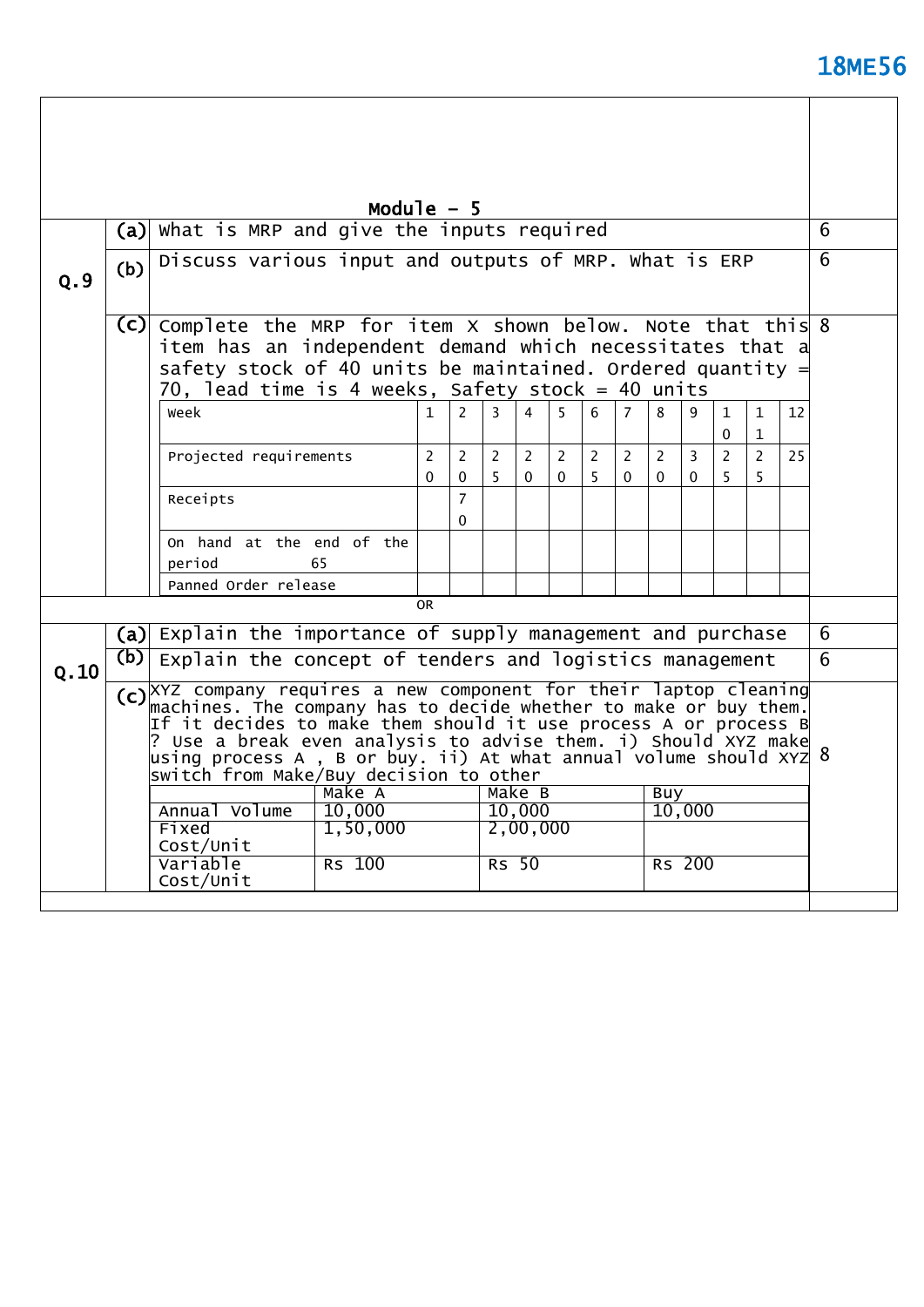|     |                                             |                                             | Programme Outcome               | Table showing the Bloom's Taxonomy Level, Course Outcome and |
|-----|---------------------------------------------|---------------------------------------------|---------------------------------|--------------------------------------------------------------|
|     |                                             | Question Bloom's Taxonomy<br>Level attached | Course<br>Outcom<br>$\mathbf e$ | Programme<br>Outcome                                         |
| Q.1 | (a)<br>J<br>(b                              |                                             |                                 |                                                              |
| Q.2 | (c<br>(a                                    |                                             |                                 |                                                              |
|     | λ<br>(b<br>(c                               |                                             |                                 |                                                              |
| Q.3 | (a<br>(b<br>(c                              |                                             |                                 |                                                              |
| Q.4 | (a<br>(b)<br>(c <sub>1</sub> )<br>℩         |                                             |                                 |                                                              |
| Q.5 | (a<br>℩<br>(b)<br>$\overline{(\mathsf{c})}$ |                                             |                                 |                                                              |
| Q.6 | (a<br>Ι<br>(b<br>(c                         |                                             |                                 |                                                              |
| Q.7 | (a<br>(b<br>(c                              |                                             |                                 |                                                              |
| Q.8 | (a<br>(b<br>(c                              |                                             |                                 |                                                              |
| Q.9 | (a<br>$\overline{(\mathsf{b})}$             |                                             |                                 |                                                              |